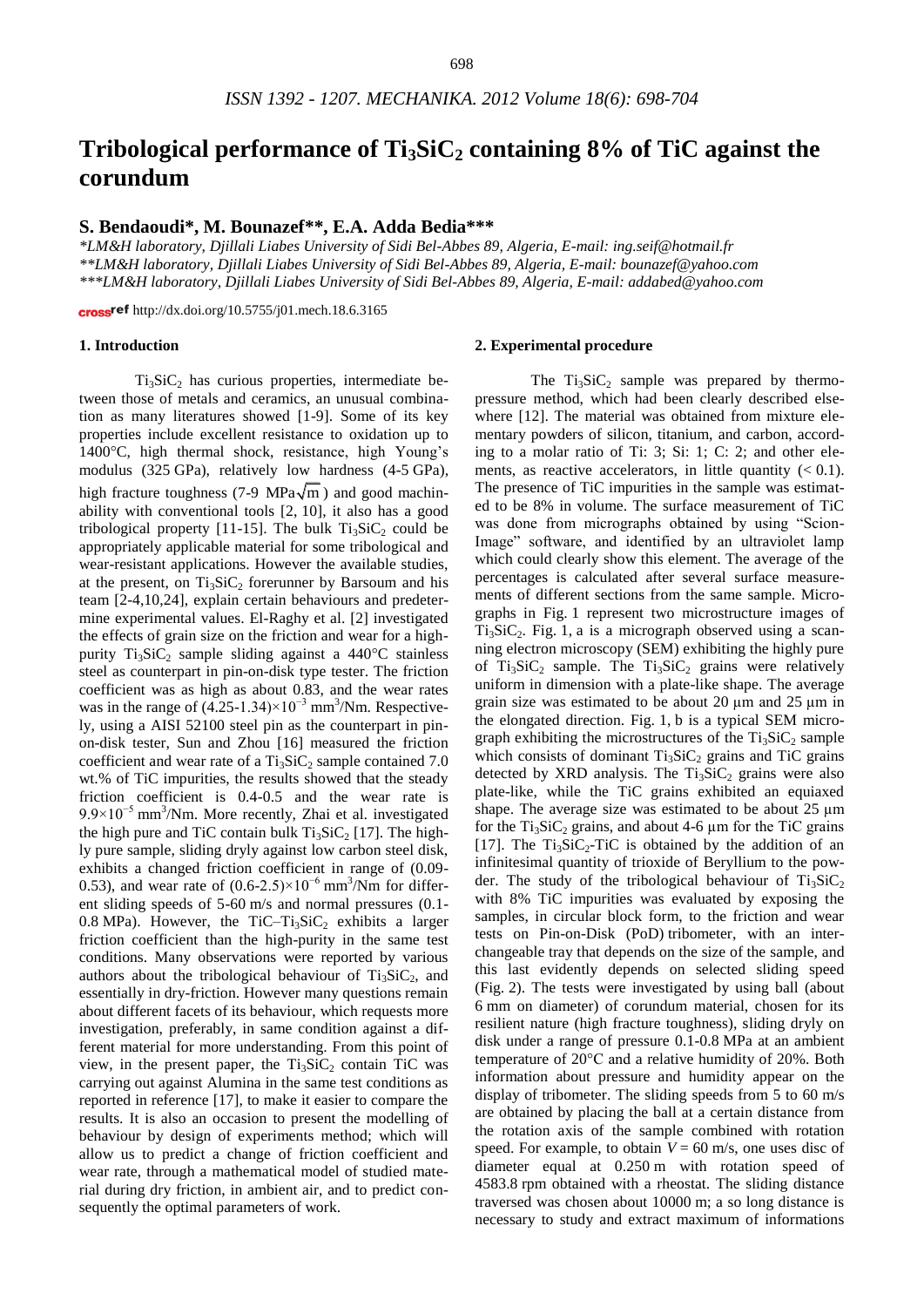about behaviour of  $Ti<sub>3</sub>SiC<sub>2</sub>$ , during a continuous cycle of friction. For every given test conditions, the friction coefficient and accurately mass loss of  $Ti<sub>3</sub>SiC<sub>2</sub>$  block, were measured in one continuous friction process, and associated to the modelling process by the method quoted before in order to understand its behaviour during friction as well as the mechanisms which explain that.



Fig. 1 Typical SEM micrographs showing microstructures of: a - the highly pure  $Ti<sub>3</sub>SiC<sub>2</sub>$  and: b -  $Ti<sub>3</sub>SiC<sub>2</sub>$  with TiC impurity



Fig. 2 Pin-on-Disk (PoD) tribometer from CSM instruments

#### **3. Equation and modelling**

In order to investigate the influence of the parameters action on the tribological behaviour of the  $Ti<sub>3</sub>SiC<sub>2</sub>$ , the modelling by the design of experiments method seems adequate. It makes possible to predict other responses of friction coefficient and wear rate, basing of-course on test results already performed, in the experimental field. This method has the advantages to investigate the influence of each parameter separately as well as the influence of their interaction on the result. So it brings a solution that makes possible to minimize the number of experiments to carry out, and thus, saving time and money without sacrificing the precision of the results [19]. In the present study, we use the no-conventional design of experiments which makes possible to use data at our disposal without envisaging beforehand the number of experiments to carry out and without defining the parameters values, or without following a plan defined in advance [20]. The interest of response (friction coefficient & wear rate) modelling, by a polynomial, is to be able to calculate all the responses of study field without any required to additional experiments. where  $x_1$  is determined by the state of the following a continuous cycle. Continuous continuous continuous continuous continuous continuous continuous continuous continuous continuous continuous continuous continuous co

As the response  $y_i$  depends on two factors (sliding speed & pressure), which each of them has several levels, so it is judicious to express the estimated responses in

$$
\left[Y_{calculated}\right] = \left[X\right]\left[a_i\right] \tag{1}
$$

#### 3.1. Model coefficients

Modelling is done by a polynomial of a second degree (1), which derives from the development of function in Taylor series, in which, each effect of parameter is represented by variable  $x_i$  attached to a coefficient  $a_i$ . Other coefficients  $a_{ij}$  are related to the interaction of effects  $x_i$ and  $x_j$  [21]. The general form of the polynomial model is written in the following form

$$
y_i = a_0 + \sum_{i=1}^k a_i x_i + \sum_{i=1}^k a_{ii} x_i^2 + \sum_{i=1}^k \sum_{j=i+1}^k a_{ij} x_i x_j
$$
\n
$$
(2)
$$

The developed form of polynomial model is written as below

$$
y_i = a_0 + a_1 x_{i,1} + a_2 x_{i,2} + a_{12} x_{i,1} x_{i,2} + a_{11} x_{i,1}^2 + a_{22} x_{i,2}^2 + e_i
$$
\n(3)

where  $x_{i,1}$  is sliding speed factor;  $x_{i,2}$  is pressure factor;  $y_i$  is response factor and  $e_i$  is gap between measured and predicted values obtained from the model of friction coefficient for any cycle *i* of dry-friction experience.

This modelling kind has advantages of: noting, through the coefficients values  $a_i$ , the predominance of each parameter compared to another; solving easily the *i* expressions by a matrix calculation using adapted software, and to have the possibility of analysing the interactions between the effects of parameters. The treatment of design of experiments consists on estimating, by the method of least squares, the *P* coefficients of a mathematical model while their number is lower than that of experiments performed [21]. By using "Matlab" for treatment of Eq. (2), we obtain the coefficients values by the following equation

$$
a = \left(\,^t XX\,\right)^{-1} \,^t X \, y \tag{4}
$$

where *a* is coefficient matrix;  $({}^tXX)^{-1}$  is inverse of matrix  $(XX)$ ; <sup>*tx*</sup> is transpose of matrix *X* and *y* is experimental measured response.

## 3.2. Mathematical modelling

After estimating coefficients of models (friction; wear), we can now establish the mathematical models that linked response to factors. The models take the following forms

$$
y_{Fiction} = 0.213315 - 0.13918 x_1 + 0.0348933 x_2 ++0.140659 x_1^2 - 0.0226041 x_2^2 + 0.01782 x_1x_2
$$
 (5)  

$$
y_{Wear} = 1.9895 + 0.7616 x_1 + 0.3229 x_2 --0.4421 x_1^2 + 0.0421 x_2^2 + 0.5765 x_1x_2
$$
 (6)

where *y*<sub>Friction</sub> is a predicted value of friction; *y*<sub>*Wear*</sub> is predicted values of wear;  $x_1$  is sliding speed value; and  $x_2$  is applied pressure value.

Through the estimating vales of models coeffi-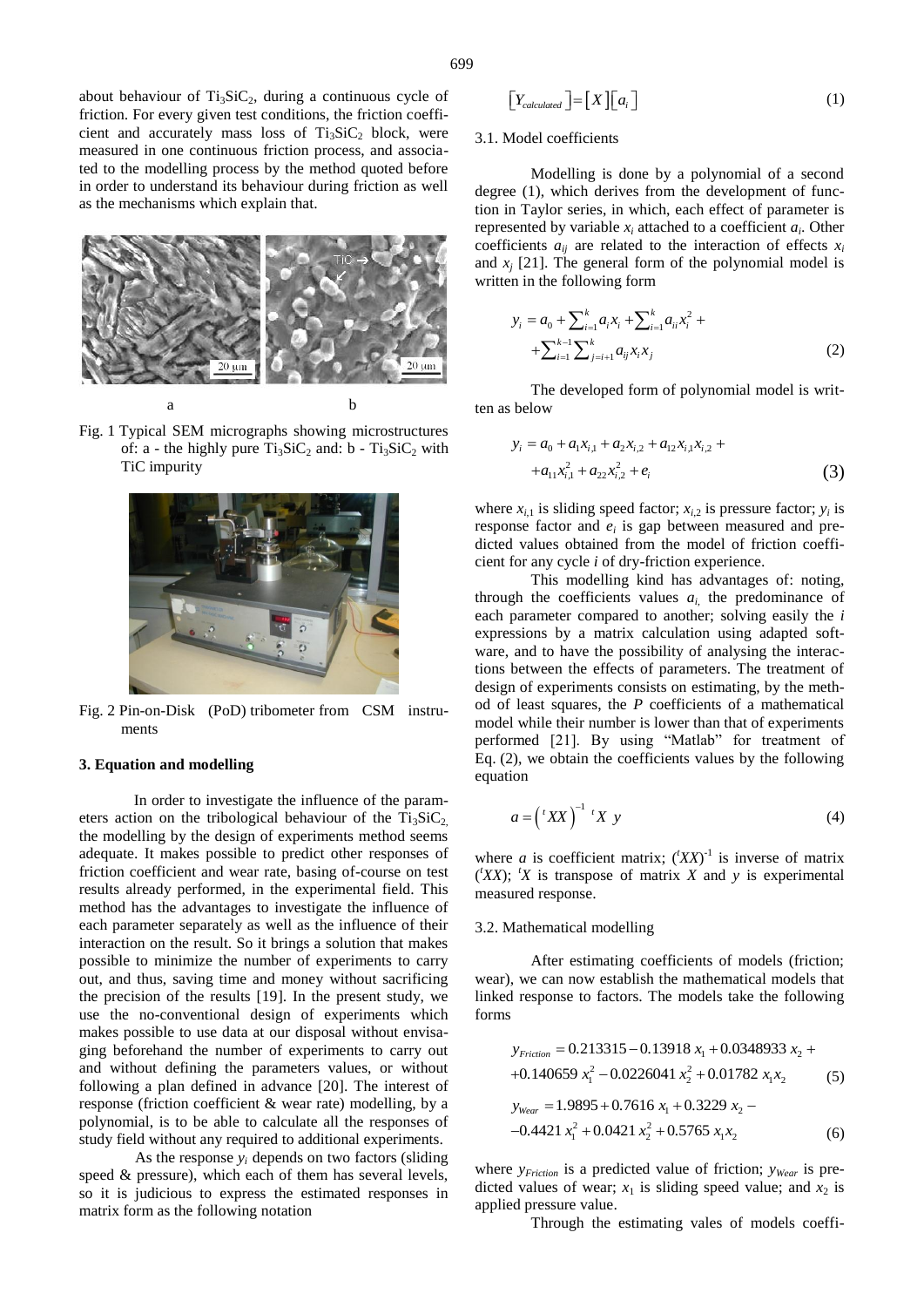cients and as a preliminary analysis, we can already indicate that the pressure acts slightly compared to sliding speed parameter in both friction and wear response.

#### 3.3. Model quality

The Eq. (5) drifting from a statistical method is only an approximation of reality, from where appear the differences between the experimental and the prediction values. The estimate of coefficients of the second-degree polynomial model is based on test results, which are particular values with a random variable, for each treatment of design of experiments. So we have to make a judgment, by the quality of model coefficients, on the obtained results. We distinguish two types of qualities which are as follows.

#### 3.3.1. Model validity

It makes possible to know the degree of rapprochement of the predicted values compared to the measured values. This coefficient translates the contribution of the model in the restitution of the measured response variation. It can be calculated by the relation (6).

$$
R^2 = 1 - \frac{SSE}{SST} \tag{7}
$$

where *SSE* is sum of squares of errors and *SST* is sum of squares total [22, 23].

In our case, the model validity coefficient is 0.950 and 0.830 for friction coefficient and wear rate model, it is estimated very good since it checks the following relation

$$
0 \le R^2 \le 1. \tag{8}
$$

## 3.3.2. Model reproducibility

It makes possible to judge the ability of the polynomial model to predict the response without carrying out other tests than those already done. Its theoretical value can vary between minus infinity  $(-\infty)$  and  $(+1)$ , but the model is considered reproducible [23], if the value of  $Q^2$  is close to 1.

$$
Q^2 = 1 - \frac{PRESS}{TSS}
$$
 (9)

$$
-\infty < \mathcal{Q}^2 \le 1\tag{10}
$$

where *PRESS* is prediction residual error sum of squares and *TSS* is total sum of squares.

The models reproducibility obtained by applying Eq. (9), of which  $Q^2$  is 0.916 and 0.694 for friction coefficient and wear rate successively, are even good since both check Eq. (10).

The results mentioned before show that the quality of mathematical models obtained is satisfactory. So it means that the new responses values, obtained from models, will be close to experimental values.

#### **4. Graphical analysis of the results**

In this part, we will expose a series of results basing of course on the theory of design of experiments. The curves below interpret the tribological behaviour of  $Ti<sub>3</sub>SiC<sub>2</sub>$ , under the effect of the external parameters, during dry friction; they are traced in "Excel" and "Matlab".

## 4.1. Friction behaviour

Fig. 3 shows an exposition of real values of friction coefficient as a function of the applied pressure with different values of sliding speed: low, average and high. The linear values of sliding speed of: 5, 20, 40 and 60 m/s has been given by taking the significant values of the responses amongst others of many experimental responses, we have also taken into account the minimizing of the number of experiments to be carried out. Two types of curves are presented, the evolution of friction coefficient increases appreciably in most of them, except for 20 m/s which is rough, and continuous increasing for 5 and 60 m/s sliding speeds, however, it decreases considerably in the rest, notably on the 20 and 40 m/s curves. On the other hand, the friction coefficient exhibited from the  $Ti<sub>3</sub>SiC<sub>2</sub>$ , appears less sensitive to the change induced by the pressure applied compared to that of the sliding speed. The variation of change is only about 0.1 in pressure-dependent but it exceeds 0.3 when the sliding speed increased from 5 to 60 m/s for a given pressure. A similar tendency variation of friction coefficient is exhibited, in reference [17], in which the highly pure  $Ti<sub>3</sub>SiC<sub>2</sub>$  sliding dryly against the low carbon steel.



Fig. 3 Friction coefficients of  $Ti<sub>3</sub>SiC<sub>2</sub>$  as a function of sliding speeds under the normal pressure

Among the advantages of design of experiments method is that the interaction between parameters is better investigated through the different graphical representations. Figs. 4, 5 show typical curves of simultaneous effect of the two parameters (sliding speed and pressure applied) on the friction coefficient variation, which are usually called Response-surface (Fig. 4) in 3D, and Iso-response contours (Fig. 5) in 2D, these last are only projection of response surfaces on the down plane. In addition to the experimental values on the graph (Fig. 3), there are, on the response surfaces and the lines of Iso-response plot, others values of friction coefficient calculated before by the mathematical model Eq. (5). Therefore, the responsesurface and Iso-response exhibit descriptive and predictive values.

Through this we clearly see the evolution of the friction coefficient according to the parameters. At the initial stage of a continuous friction process, we note that for any selected sliding speed up to 23 m/s, the friction coefficient *f* remains almost constant and changes very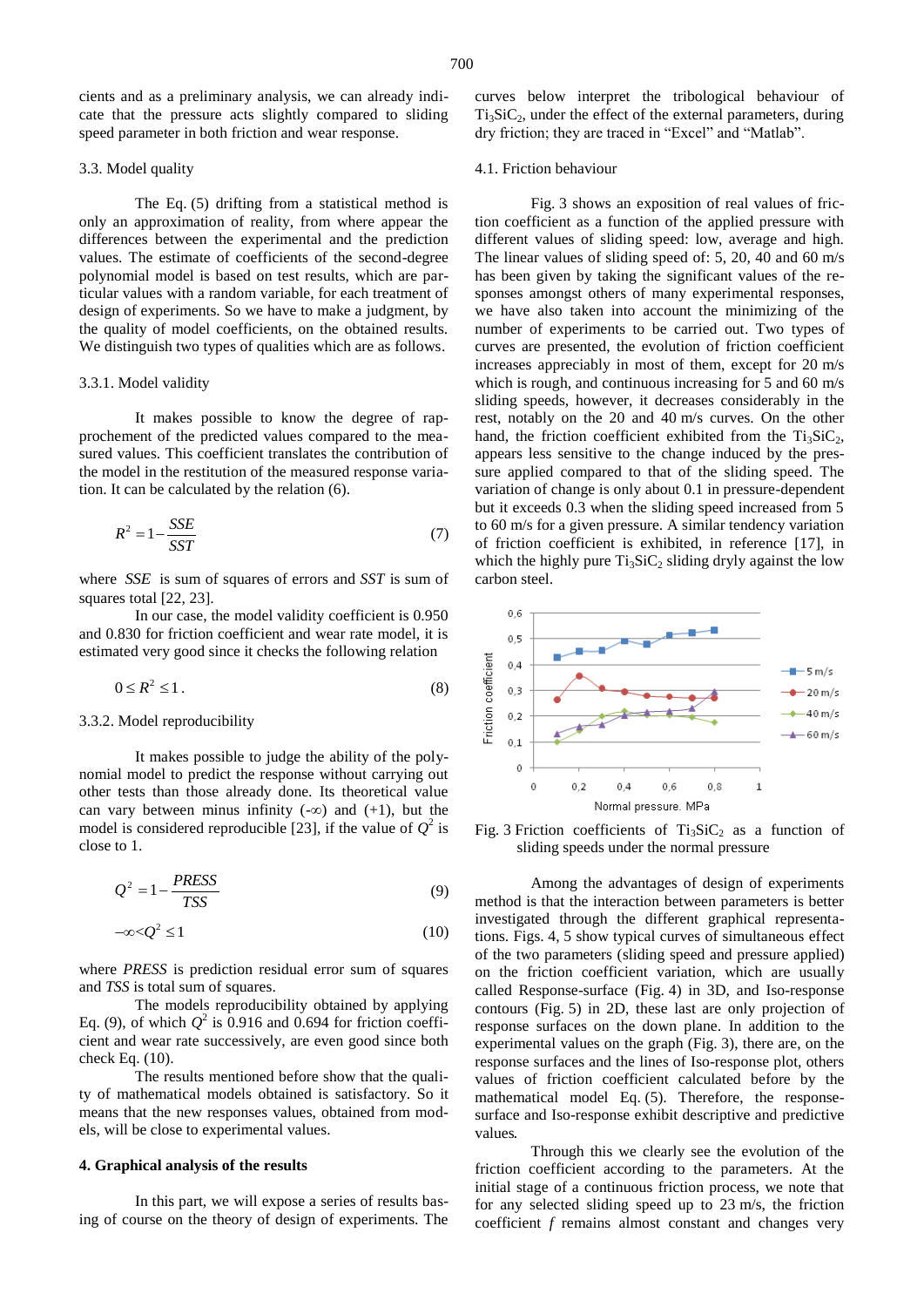little with the increase in pressure between 0.1 MPa and 0.8 MPa; the contours of Iso-response remain nearly vertical on the graph for this case. It confirms once again that the pressure acts very little on the change of friction coefficient. On the other hand, we note, beyond a quoted speed, that the interaction speed-pressure is very visible since the contours are inclined and curved. As an example, by analysing the graph (Fig. 5) from bottom to top, for a speed of 40 m/s with increasing pressure, we report a different values of friction coefficient from 0.112 to 0.203 which means that the coefficient changed a several time compared to the first case. Generally, the graphs show, that the coefficient of friction decrease with increase of sliding speed on a large part of experimental field. However, there is an increase of the coefficient for a pressure of 0.54 MPa up to 0.8 MPa with high sliding speeds (57-60 m/s); that shall prove curious properties of the studied material.

#### Friction coefficient



Fig. 4 Response-surface plot showing the effect of sliding speeds and normal pressure on friction coefficient



Fig. 5 Iso-response plot of friction coefficient as a function of sliding speeds under normal pressure

## 4.2. Wear behaviour

The  $Ti<sub>3</sub>SiC<sub>2</sub>$  wear rates were investigated by weighting the mass loss for every given test conditions, then the data are reported on the graph (Fig. 6) as a function of sliding speed under normal pressure from 0.1 to 0.8 MPa. The way curves behave, appears almost as in the precedent ones, showing that the wear rate and friction coefficient have a similar dependence to the pressure, but it is different for the sliding speed; in fact, an increase on the

speed results in decrease of friction coefficient however, the wear rate increases. It is thus noticeable that the wear rate is less sensitive to the pressure compared to the sliding speed which is much depending. The wear rate varies in range of  $(0.6\n-2.5)\times10^{-6}$  mm<sup>3</sup>/Nm under normal pressure from 0.1 to 0.8 MPa with different sliding speed levels, except for a high speed of 60 m/s, which increases to  $3.8\times10^{-6}$  mm<sup>3</sup>/Nm.



Fig. 6 Wear rates of  $Ti<sub>3</sub>SiC<sub>2</sub>$  as a function of sliding speeds under the normal pressure



Fig. 7 Response-surface plot showing the effect of sliding speeds and normal pressure on wear rate



Fig. 8 Iso-response plot of wear rate as a function of sliding speeds under normal pressure

A simultaneous effect of both parameters discussed before, are illustrate on a typical representation of model equation in Response-surface (Fig. 7) and Iso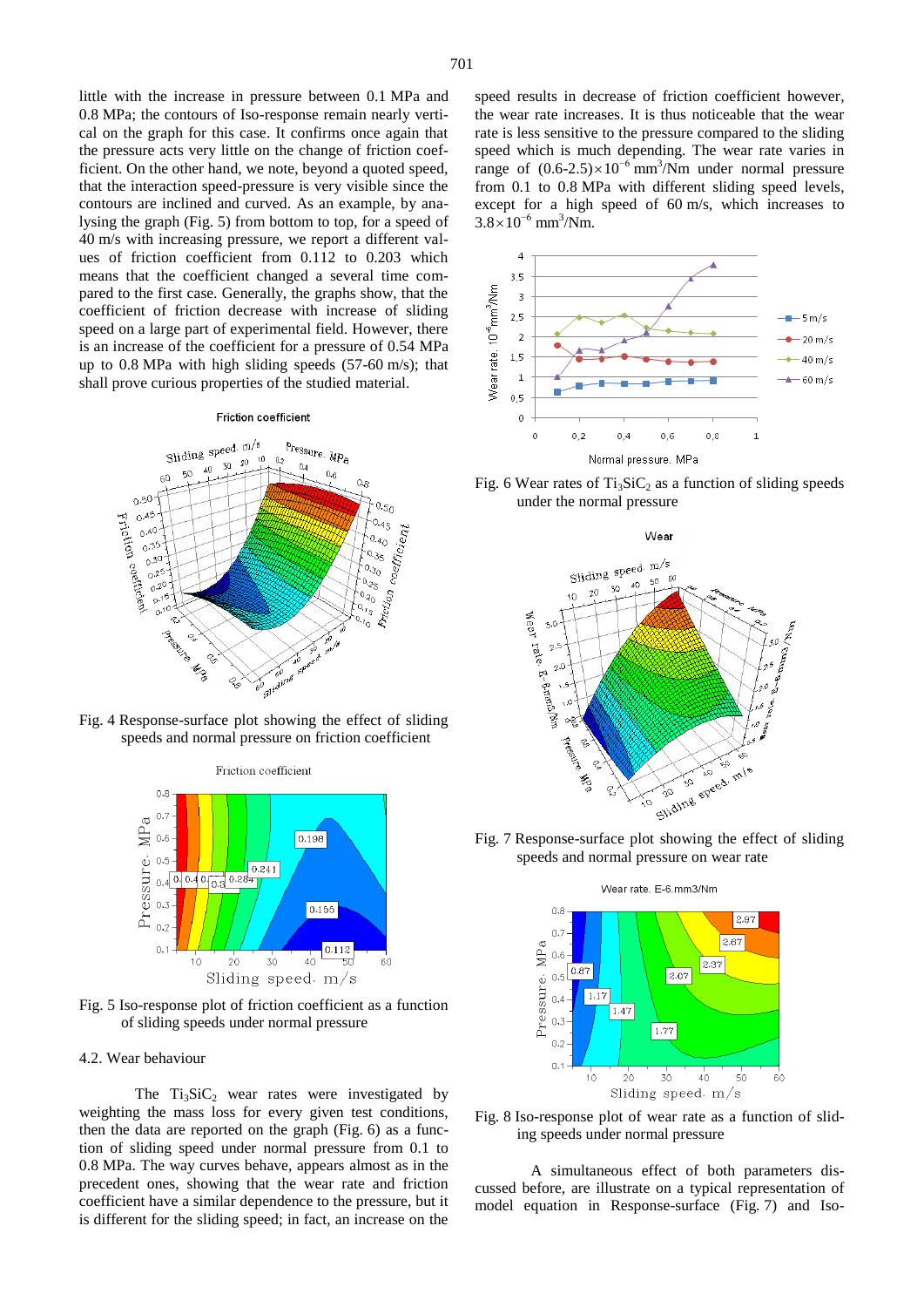responses contours (Fig. 8).

It should be remembered that the representations are traced by using experimental and prediction values of wear rate; those last are calculated before by the mathematical model Eq. (6). Therefore, the response-surface and Iso-response exhibit descriptive and predictive values. It constitute an interesting strong point of designs of experiments method, we can clearly see the evolution of wear rate depending of sliding speed and pressure. This evolution was animated by coloured areas; it converges towards the red zone with the increase in wear rate, and towards the bleu zone with the decrease. Through this we remark, in some zone corresponding to the low sliding speed, that the wear rate exhibits a very slight change, the increase not exceed 0.3 when the sliding speed increased from 5 to 20 m/s under a given normal pressure from 0.1 to 0.8 MPa; which means that the pressure acts very little on the change of wear rate with low sliding speed. However, the variation of wear rate is remarkable, it exceeded 0.6 with increasing in sliding speed and it is very important with increase of interaction speed-pressure for a high sliding speed with which we record high values of wear rate (up to  $3.8\times10^{-6}$  mm<sup>3</sup>/Nm). Of what confirms once again that the sliding speed remain the dominating factor, and as interaction has a big affect on the increase of wear rate.

#### **5. Discussion**

The results discussed on the present study shows that the friction coefficient and even the wear rate depend much, on first order, on sliding speed then on interaction speed-pressure. The  $Ti<sub>3</sub>SiC<sub>2</sub>$  with 8% of TiC impurities exhibits a higher values of friction coefficient and relatively low values of wear rate for the low sliding speed, it is only in this case, in which they vary inversely in such a way that when the pressure increases, the friction coefficient increases and the wear rate decreases. However, they vary simultaneously in the rest of the results for average and high sliding speed under given normal pressure. A similar tendency variation of tribological behaviour of the studied material against corundum was exhibited, in reference [17], in which the highly pure  $Ti<sub>3</sub>SiC<sub>2</sub>$  sliding dryly against the low carbon steel. The results reported from this last, were almost the same even the difference in sample and counterpart proportions. In fact, the impurities composition in the samples and the nature of counterpart materials, in the studied case, played the role of compensating factors, that is, the  $Ti<sub>3</sub>SiC<sub>2</sub>$  contains 8% of TiC impurities, and as demonstrated elsewhere [12, 16], the hard TiC grain would increase the friction coefficient and the wear rate, however the corundum exhibits a lowly sliding resistance; it is noticeable that the rest of the test conditions were similar. On the other hand, the changing magnitude was larger in the second test with the same composition of sample of  $Ti<sub>3</sub>SiC<sub>2</sub>$  in [17], which it is, in fact, related essentially to the counterpart chosen, since it is the only difference between conditions tests. It is worth to discuss the related factors resulting such response, to understand the dominant mechanism. The tribological behaviour, as discussed in many researches [1-18], is closely related to the mechanical, thermal and physicochemical factors. In our case, the corundum, because of its excellent mechanical properties, supposed that it would minimise the adverse effects as: the material transfer, frictional heat and chemical reaction; due to its high hardness, high temperature resistance and chemical inertness and as a biomaterial which it is used for special applications. However, a certain number of primarily physicochemical mechanisms enable the appearance of chemical composition on the surface of the material; they also act on the friction coefficient. By then, those compounds form films which are intercalated between the counterpart and the material, playing a role of a 3rd body. The tribological behaviour of this material becomes ambiguous at a given moment without understanding precisely how. However an explanation can be given for the various stages of variation of friction. Positively, on the first stage, the highly pure  $Ti<sub>3</sub>SiC<sub>2</sub>$  exhibited a high friction coefficient and a quite low wear rate when it dryly slides against the corundum particularly under a higher sliding speed. Beside, the coefficient of friction is in perpetual reduction between 10 m/s and 40 m/s under every normal pressure, essentially, when two surfaces slide together, most of the work done by friction is turned into heat; consequently, the increase in heat, during friction, can modify the mechanical properties and metallurgical of sliding surfaces, thus providing a selfantifriction mechanism that results in reducing of the friction coefficient. Additionally, the heat favours the oxide formation which covers places on the sample's surface. This layer insulates partially and gradually the  $Ti<sub>3</sub>SiC<sub>2</sub>$ from the corundum, therefore the coefficient decreases. Some literatures [24, 25] have shown that  $Ti<sub>3</sub>SiC<sub>2</sub>$  can be oxidised at a certain temperature in air during a contact. An oxide film consisting of  $SiO<sub>2</sub>$  and  $TiO<sub>2</sub>$  is formed on the  $Ti<sub>3</sub>SiC<sub>2</sub> surface; it is dense and adhesive which attributed$ in the decrease of friction coefficient [26, 27]. On the other hand, the remarkable increase of the friction coefficient for the high sliding speed under the high pressure beyond 0.4 MPa, whereas it decreases before this value, is probably caused by wrenching and sweeping of the oxides film which is rejected out, from the contact surface, by motion, then again the TiC grains reappear on the surface and incorporate in contact with corundum. So that leads to an increase in the friction coefficient which reaches the value of 0.245 under sliding speed of 60 m/s and a pressure of 0.8 MPa. The increase in temperature, during friction, seems also be a promoter factor, the growth rate of oxide film increases exponentially with the temperature [28]. However, it is limited by the diffusion speed of the slowreacting element [29, 30]. Nevertheless, it was difficult for a film to be maintained on the friction surface at sufficiently high temperature, this is due to the change of its specific viscosity and the forces applied, in cause of high sliding speed that supports the wrenching. It is conceivable that a good oxide film with a higher percentage of coverage results in a smaller coefficient of friction, and a poor oxide film with a lower percentage of coverage results in a larger friction coefficient.

Although the influence of film and the temperature are visible, the presence of the TiC impurities seems to be a dominant factor. The comparison between the studies exposed in the quoted references (for  $Ti<sub>3</sub>SiC<sub>2</sub>$  pure) and our results (for  $Ti<sub>3</sub>SiC<sub>2</sub>$  with 8% of TiC impurities in hexagonal form plates formed by a reaction between Ti and C), confirms this assumption. These plates, which seem to be harder than the mother-material, increase the roughness of the friction surface; that causes a change of the tribological behaviour of the studied material, in other words a higher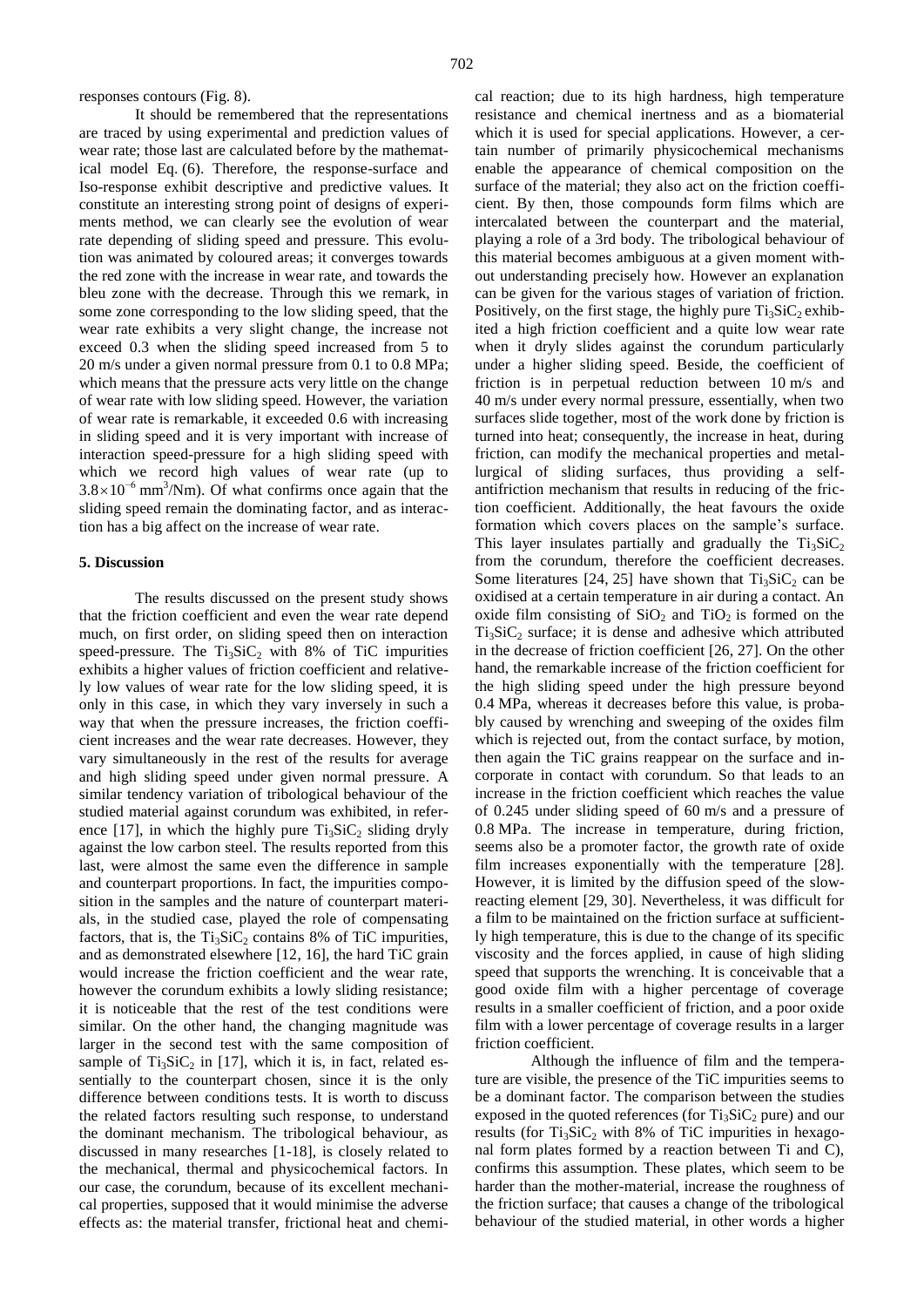friction coefficient.

## **6. Conclusions**

1. The  $Ti<sub>3</sub>SiC<sub>2</sub>$  with 8% of TiC impurities, sliding dryly against corundum, exhibits variant friction coefficient and wear rate of  $(0.53-0.1)$  and  $(0.6-2.5)\times10^{-6}$ mm<sup>3</sup>/Nm respectively, for a change of sliding speed of 5-60 m/s under normal pressure from 0.1 MPa to 0.8 MPa.

2. The modelling of tribological behaviour of  $Ti<sub>2</sub>SiC<sub>3</sub>$ , by the design of experiments method, enabled us to display and illustrate the evaluation results graphically, under different facets; and advantageously, to have a prediction values of the parameters acting externally, without exceeding the experiment field between maximum and minimal values of sliding speed and pressure.

3. In addition to the remarkable dependence of the behaviour of the friction coefficient and the wear rate on sliding speed, pressure applied and their interaction; the hard TiC impurities, which are formed in material, can contribute in the interlocking tribological action on the  $Ti<sub>3</sub>SiC<sub>2</sub>$ .

4. The knowledge of variation of cited parameters makes that the material in question can be controlled for how long it can perform satisfactorily or on its performance quality.

# **Reference**

- 1. **Barsoum, M.W.** 2000. The MN+1AXN phases: a new class of solids, Prog. Solid State Chem. 28: 201-281. [http://dx.doi.org/10.1016/S0079-6786\(00\)00006-6.](http://dx.doi.org/10.1016/S0079-6786(00)00006-6)
- 2. **Barsoum, M.W.; El-Raghy, T.** 1996. Synthesis and characterization of a remarkable ceramic:  $Ti<sub>3</sub>SiC<sub>2</sub>$ , J. Am. Ceram. Soc. 79: 1953-1956. [http://dx.doi.org/10.1111/j.1151-2916.1996.tb08018.x.](http://dx.doi.org/10.1111/j.1151-2916.1996.tb08018.x)
- 3. **El-Raghy, T.; Zavaliangos, A.; Barsoum, M.W.; Kalidinidi, S.** 1997. Damage mechanisms around hardness indentations in  $Ti<sub>3</sub>SiC<sub>2</sub>$ , J. Am. Ceram. Soc. 80: 513-516.

[http://dx.doi.org/10.1111/j.1151-2916.1997.tb02861.x.](http://dx.doi.org/10.1111/j.1151-2916.1997.tb02861.x)

4. **Low, I.M.; Lee, S.K.; Lawn, B.; Barsoum, M.W.** 1998. Contact damage accumulation in  $Ti<sub>3</sub>SiC<sub>2</sub>$ , J. Am. Ceram. Soc. 81: 225-228.

[http://dx.doi.org/10.1111/j.1151-2916.1998.tb02320.x.](http://dx.doi.org/10.1111/j.1151-2916.1998.tb02320.x)

- 5. **Radhakrishnan, R.; Williams, J.J.; Akinc, M.** 1999. Synthesis and high-temperature stability of  $Ti<sub>3</sub>SiC<sub>2</sub>$ , J. Alloys Compd. 285: 85-88. [http://dx.doi.org/10.1016/S0925-8388\(99\)00003-1.](http://dx.doi.org/10.1016/S0925-8388(99)00003-1)
- 6. **Gao, N.F.; Miyamoto, Y.; Zhang, D.** 1999. Dense Ti<sub>3</sub>SiC<sub>2</sub> prepared by reactive HIP, J. Mater. Sci. 34: 4385-4392.

[http://dx.doi.org/10.1023/A:1004664500254.](http://dx.doi.org/10.1023/A:1004664500254)

7. **Li, J.F.; Pan, W.; Sato, F.; Watanabe, R.** 2001. Mechanical properties of polycrystalline  $Ti<sub>3</sub>SiC<sub>2</sub>$  at ambient and elevated temperatures, Acta Mater. 49: 937- 945.

[http://dx.doi.org/10.1016/S1359-6454\(01\)00011-8.](http://dx.doi.org/10.1016/S1359-6454(01)00011-8)

8. **Radovic, M.; Barsoum, M.W.; El-Raghy, T.; Wiederhorn, W.E.** 2002. Luecke, Effect of temperature, strain rate and grain size on the mechanical response of  $Ti<sub>3</sub>SiC<sub>2</sub>$  in tension, Acta Mater. 50: 1297-1306.

[http://dx.doi.org/10.1016/S1359-6454\(01\)00424-4.](http://dx.doi.org/10.1016/S1359-6454(01)00424-4)

9. **Kooi, B.J.; Poppen, R.J.; Carvalho, N.J.M.; De Hosson, J.Th.M.; Barsoum, M.W.** 2003. Ti<sub>3</sub>SiC<sub>2</sub>: a damage tolerant ceramic studied with nano-indentations and transmission electron microscopy, Acta Mater. 51: 2859-2872.

[http://dx.doi.org/10.1016/S1359-6454\(03\)00091-0.](http://dx.doi.org/10.1016/S1359-6454(03)00091-0)

- 10.**Barsoum, M.W.; El-Raghy, T.; Rawn, C.; Porter, W.; Wang, H.; Payzant, A. et al.** 1999. Thermal properties of Ti<sub>3</sub>SiC<sub>2</sub>, J. Phys. Chem. Solids,  $60: 429-439$ . [http://dx.doi.org/10.1016/S0022-3697\(98\)00313-8.](http://dx.doi.org/10.1016/S0022-3697(98)00313-8)
- 11.**Zhai, H.X.; Huang, Z.Y.; Zhou, Y.; Zhang, Z.L.; Wang, Y.F.; Ai, M.X.** 2004. Oxidation layer in sliding friction surface of high-purity  $Ti<sub>3</sub>SiC<sub>2</sub>$ , J. Mater. Sci. 39: 6635-6637. [http://dx.doi.org/10.1023/B:JMSC.0000044910.49066.](http://dx.doi.org/10.1023/B:JMSC.0000044910.49066.35) [35.](http://dx.doi.org/10.1023/B:JMSC.0000044910.49066.35)
- 12.**Zhai, H.X.; Huang, Z.Y.; Zhou, Y.; Zhang, Z.L.; Wang, Y.F.** 2005. Frictional layer and its antifriction effect in high-purity  $Ti<sub>3</sub>SiC<sub>2</sub>$  and TiC-contained Ti<sub>3</sub>SiC<sub>2</sub>, Key Eng. Mater. 280-283: 1347-1352. [http://dx.doi.org/10.4028/www.scientific.net/KEM.280](http://dx.doi.org/10.4028/www.scientific.net/KEM.280-283.1347) [-283.1347.](http://dx.doi.org/10.4028/www.scientific.net/KEM.280-283.1347)
- 13. **Huang, Z.Y.; Zhai, H.X.; Zhou, Y.; Wang, Y.F.; Zhang, Z.L.** 2005. Sliding friction behavior of bulk  $Ti<sub>3</sub>SiC<sub>2</sub>$  under different normal pressures, Key Eng. Mater. 280-283: 1353-1356. [http://dx.doi.org/10.4028/www.scientific.net/KEM.280](http://dx.doi.org/10.4028/www.scientific.net/KEM.280-283.1353) [-283.1353.](http://dx.doi.org/10.4028/www.scientific.net/KEM.280-283.1353)
- 14.**Zhang, Z.L.; Zhai, H.X.; Huang, Z.Y.; Zhou, Y.; Li, S.B.** 2005. Self-lubricant effect of tri-oxidizing layer in surface of bulk Ti<sub>3</sub>SiC<sub>2</sub> materials, Mater. Sci. Forum 475-479: 1259-1262. [http://dx.doi.org/10.4028/www.scientific.net/MSF.475-](http://dx.doi.org/10.4028/www.scientific.net/MSF.475-479.1259) [479.1259.](http://dx.doi.org/10.4028/www.scientific.net/MSF.475-479.1259)
- 15.**Zhang, Z.L.; Zhai, H.X.; Huang, Z.Y.; Li, C.W.** 2004. Tribo-chemical reaction in bulk  $Ti<sub>3</sub>SiC<sub>2</sub>$  under sliding friction, Key Eng. Mater. 280-283: 1357-1360. [http://dx.doi.org/10.4028/www.scientific.net/KEM.280](http://dx.doi.org/10.4028/www.scientific.net/KEM.280-283.1357) [-283.1357.](http://dx.doi.org/10.4028/www.scientific.net/KEM.280-283.1357)
- 16. **Sun, Z.M.; Zhou, Y.C.** 2002. Tribological behavior of Ti<sub>3</sub>SiC<sub>2</sub>, Mater. Sci. Technol. 18: 142-145.
- 17.**Zhai, H.X.; Huang, Z.Y.; Ai, M.X.** 2006. Tribological behaviors of bulk  $Ti<sub>3</sub>SiC<sub>2</sub>$  and influences of TiC impurities, Materials Science and Engineering, A 435-436: 360-370.

[http://dx.doi.org/10.1016/j.msea.2006.07.056.](http://dx.doi.org/10.1016/j.msea.2006.07.056)

18.**Zhenying, H.; Hongxiang, Z.; Minglin, G.; Xin, L.; Mingxing, A.; Yang, Z.** 2007. Oxide-film-dependent tribological behaviors of  $Ti<sub>3</sub>SiC<sub>2</sub>$ , Wear 262 (9-10): 1079-1085.

[http://dx.doi.org/10.1016/j.wear.2006.11.003.](http://dx.doi.org/10.1016/j.wear.2006.11.003)

- 19.**Box, George E.P.; Hunter, William G.; Hunter, Stuart J.** 2005. Statistics for Experimenters, Second edition, New York.
- 20. **Goupy, J.** 1995. Plans d'expériences non conventionnels; Théorie et applications (ou comment sauver un plan raté), J. Analusis. 23(4): 152-158.
- 21. **Goupy, J.** 2006. Tutoriel : Les Plans d'Expériences, Revue MODULAD. No 34.
- 22.**Louvet, F.; Delplanque, L.** 2005. Les Plans d'expériences: une approche pragmatique et illustrée. Design of Experiments: the French Touch. Editeur: Expérimentique – ISBN 2-95251126-0-4.
- 23. **Montgomery, D.C.** 2004. Design and Analysis of